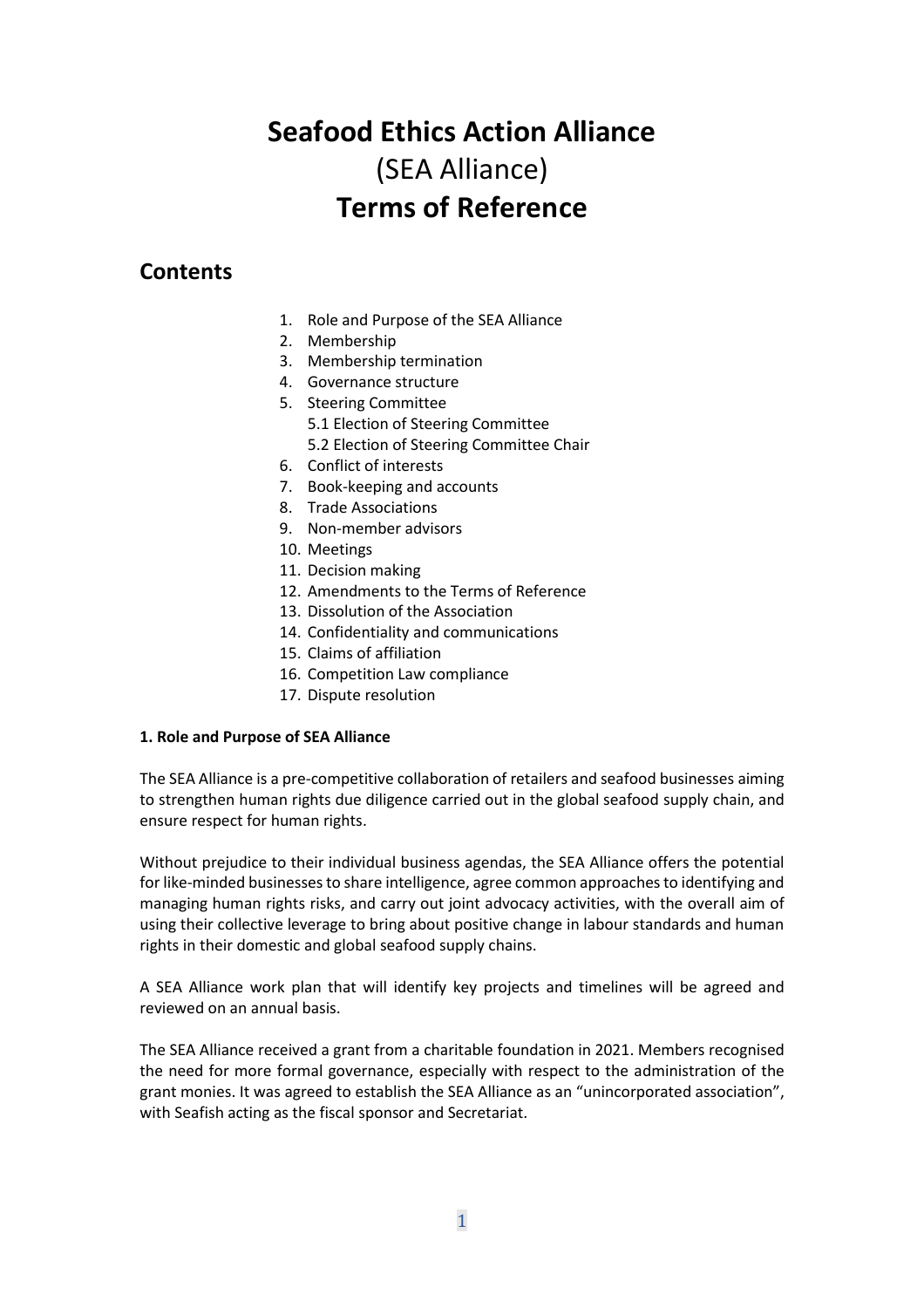# **2. Membership**

The primary focus of the SEA Alliance's work relates to how those selling, and trading seafood should address human rights risks in their upstream supply chain.

Membership is open to companies operating/registered in the UK with domestic and/or global seafood supply chains. These include food service companies, retailers, seafood brand owners, seafood importers, suppliers to retail and food service, feed manufacturers and trade associations. The membership application process is detailed in the SEA Alliance Membership Information.

Fishing companies and fishing vessel operators are key stakeholders for the SEA Alliance's work but will not have membership status at this stage.

Current SEA Alliance members are listed on the SEA Alliance website.

New memberships will be approved by the SEA Alliance Steering Committee. The SEA Alliance Steering Committee may decline to accept any application for membership, where they are satisfied that doing so would be in the best interests of the Alliance. They do not need to provide reasons for doing so.

All members of the SEA Alliance shall commit to the SEA Alliance Membership Principles (contained within the SEA Alliance Membership Information document).

# **3. Membership termination**

Membership is voluntary and a member may withdraw from membership by giving no less than one month's notice to the SEA Alliance Secretariat in writing.

The Steering Committee may with immediate effect terminate the membership of any member without its consent by giving the member written notice if:

- The member ceases to fulfil any one or more of the criteria of the SEA Alliance membership; or
- The member is guilty of conduct which has or is likely to have a serious adverse effect on the Alliance or bring the Alliance, or any of the Steering Committee Members, into disrepute; or
- The member has acted or has threatened to act in a manner which is contrary of the Alliance as a whole; or
- The member has repetitively failed to observe the clauses of these Terms of Reference.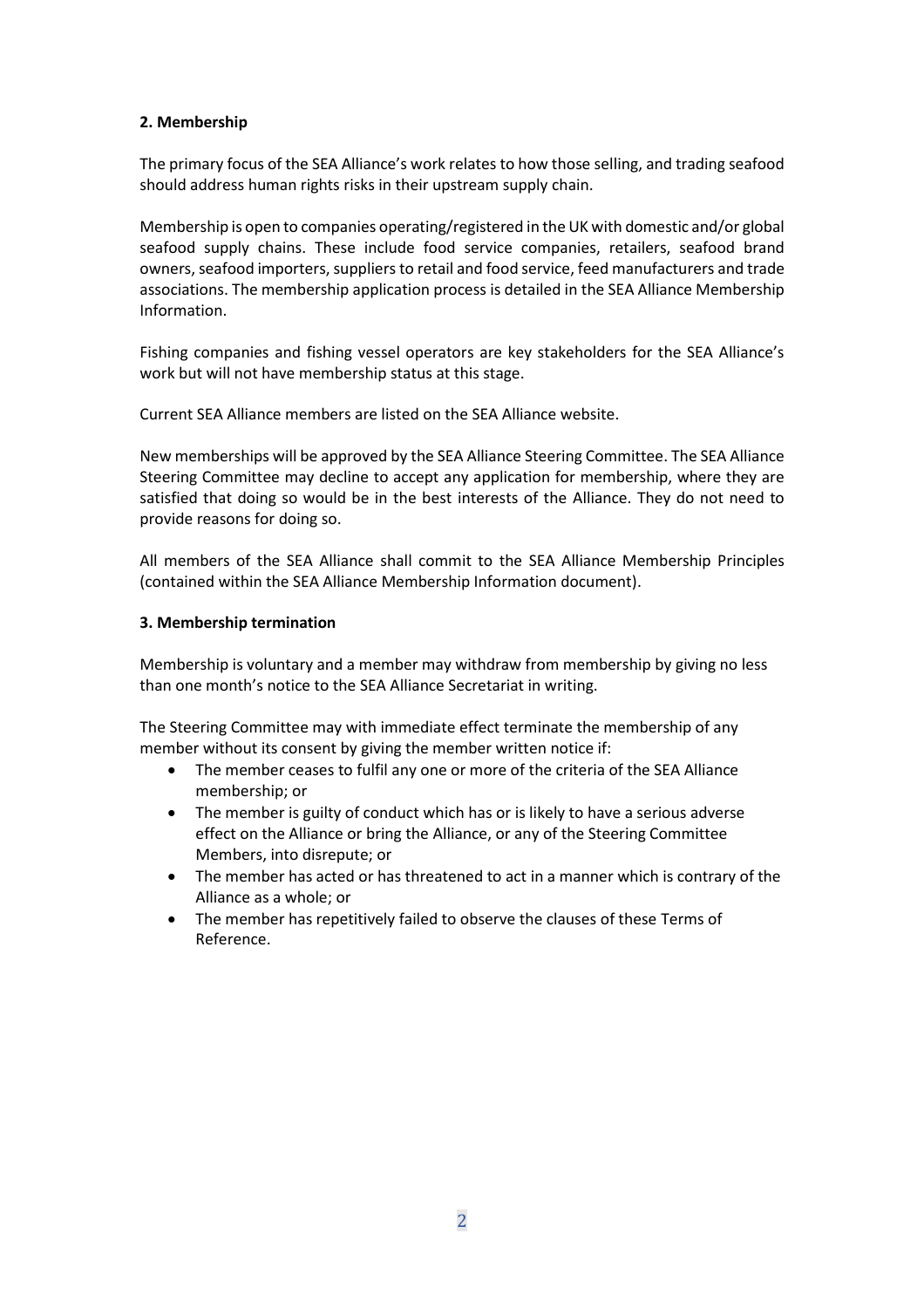#### **4. Governance Structure**



The over-arching governance structure is detailed in this organogram.

| Entity/role                  | <b>Summary</b>                                                         |
|------------------------------|------------------------------------------------------------------------|
| <b>SEA Alliance Steering</b> | Makes decisions and/or provide guidance on: budget spend,<br>$\bullet$ |
| Committee                    | contracts, policy development, governance issues,                      |
|                              | engagement and advocacy strategies, project management                 |
|                              | issues, Working Group formation/dissolution.                           |
|                              | Elects Chair and considers membership applications.<br>٠               |
| <b>SEA Alliance Steering</b> | Chairs SEA Alliance Steering Committee meetings, and<br>$\bullet$      |
| Committee Chair              | manages risks relating to competition law, conflicts of                |
|                              | interest etc.                                                          |
|                              | Acts as primary contact for Head of SEA Alliance on a day-to-          |
|                              | day basis.                                                             |
|                              | Ensures meetings and votes are conducted in accordance                 |
|                              | with ToR.                                                              |
|                              | Does not have voting rights but has the casting vote in the            |
|                              | case of a split vote.                                                  |
| <b>Head of SEA Alliance</b>  | Responsible for the development and delivery of the SEA<br>$\bullet$   |
|                              | Alliance Strategy and Workplan.                                        |
|                              | Leads the external engagement of the SEA Alliance and<br>٠             |
|                              | associated advocacy initiatives.                                       |
|                              | Supports delivery of programmes of work within Working                 |
|                              | Groups and reporting to the SEA Alliance Steering                      |
|                              | Committee on progress.                                                 |
|                              | Responsible for development of KPIs and Monitoring and                 |
|                              | Evaluation of SEA Alliance impact.                                     |
|                              | Responsible for funder engagement and narrative reporting.             |
|                              | Responsible for commissioning external consultants to                  |
|                              | deliver key work activities, as well as their project                  |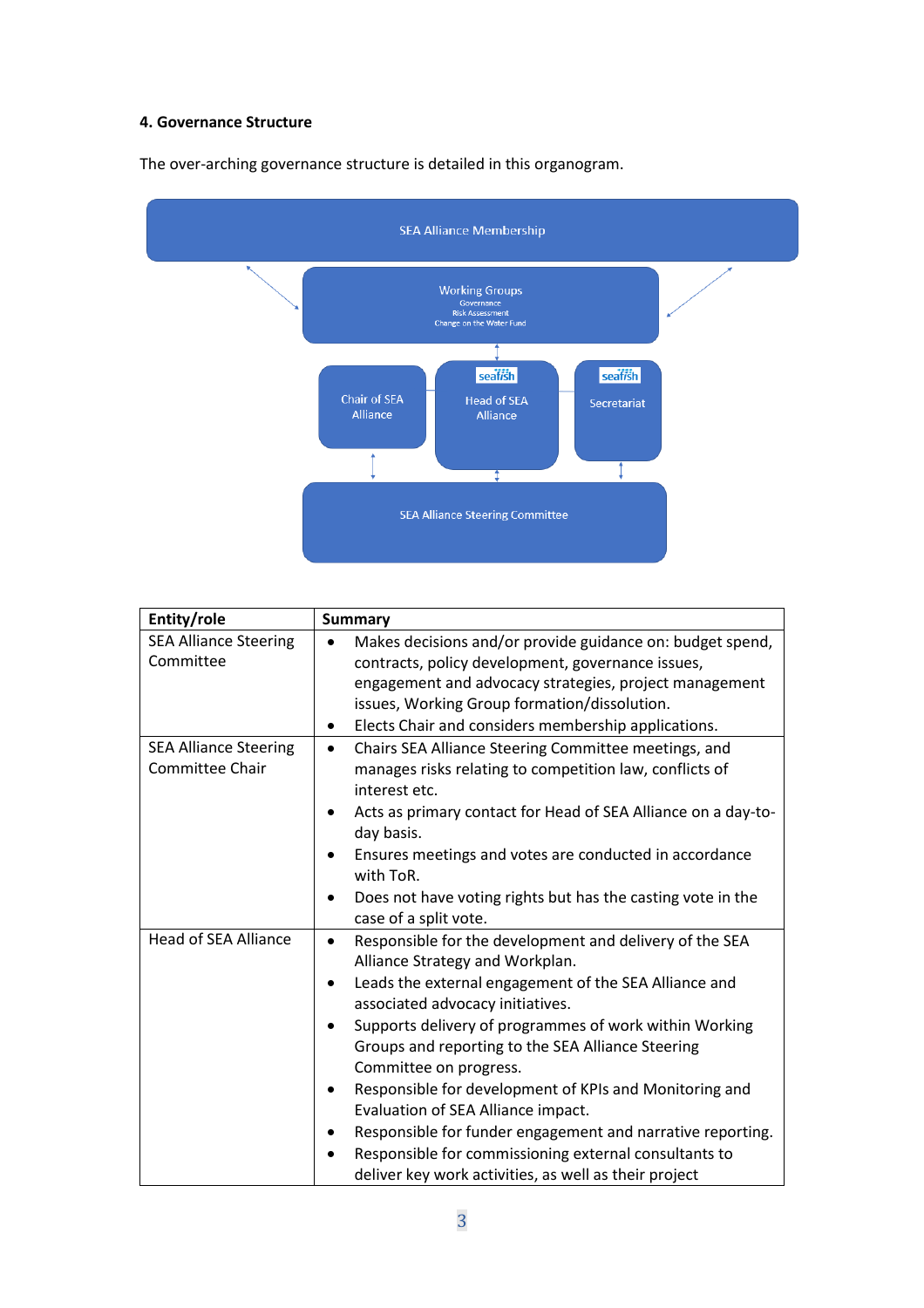|                        | management, to ensure timely delivery against budget and             |
|------------------------|----------------------------------------------------------------------|
|                        | to the required quality.                                             |
|                        | Does not have voting rights and may not serve as Chair.<br>$\bullet$ |
| <b>SEA Alliance</b>    | Organises meetings, sharing agendas and minutes.                     |
| Secretariat (currently | Responsible for internal and external Comms (inc. website<br>٠       |
| provided by Seafish)   | management).                                                         |
|                        | Book-keeping and accounts, financial reporting to funders.<br>٠      |
|                        | Does not have voting rights.                                         |
| <b>Working Groups</b>  | Created to implement key aspects of workplan or develop              |
|                        | strategy as needs arise.                                             |
|                        | Report progress to Steering Committee and wider<br>٠                 |
|                        | membership.                                                          |
|                        | Current Working Groups are Governance, Risk Assessment,<br>$\bullet$ |
|                        | and Change on the Water Fund                                         |

#### **5. The SEA Alliance Steering Committee**

The SEA Alliance will be governed by the SEA Alliance Steering Committee which is comprised of representatives from member organisations.

The SEA Alliance Steering Committee shall consist of a maximum of seven industry members, one of whom will be elected the SEA Alliance Chair. The Head of the SEA Alliance, and the SEA Alliance Secretariat will also sit on the Steering Committee.

Industry membership should be representative across the UK seafood sector. We will endeavour to have representation from the retail and foodservice sectors, seafood brand owners, processors/supplier to retail and foodservice, seafood importers and feed manufacturers. Wherever practicable, representation will also reflect a spread of different business sizes.

Only one representative per member organisation will be allowed to serve on the SEA Alliance Steering Committee and attend Steering Committee meetings. They may nominate a proxy in advance. If a member is not able to attend three successive meetings, the Chair will contact them to clarify the situation regarding their ongoing membership.

Each member (and their proxy) must demonstrate expertise and key skills to fulfil their roles and responsibilities as a Steering Committee member.

The SEA Alliance Steering Committee Chair will manage the process for changes to the membership of the SEA Alliance Steering Committee. This is to ensure that the composition of the SEA Alliance Steering Committee complies with the Terms of Reference, and the Steering Committee remains impartial.

#### **5.1. Election of Steering Committee members**

All members of the SEA Alliance are eligible to join the SEA Alliance Steering Committee. Anyone interested in joining the Steering Committee should notify the SEA Alliance Secretariat.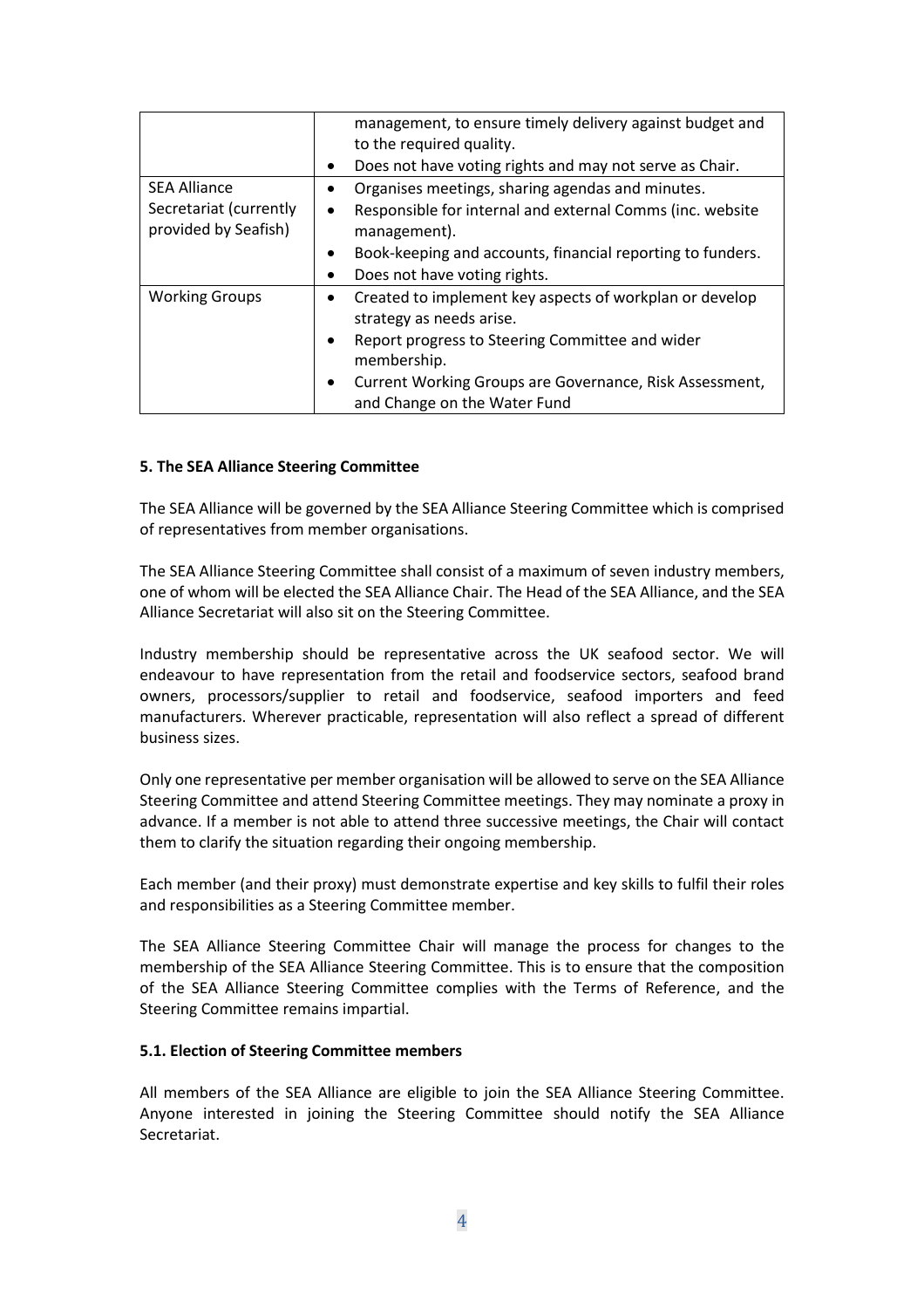Steering Committee membership will be reviewed in February each year. The first qualifying period for Steering Committee membership will commence in February 2022, with the existing Steering Committee being carried over to ensure continuity during the start-up phase. Where any vacancies exist, all SEA Alliance members may nominate either themselves or other members as potential candidates to join the Steering Committee.

The term for membership of the SEA Steering Committee is two years. At the appointment of the Steering Committee in February 2022, we will request that three Steering Committee members nominate themselves to stand for a shortened term of one year, this will allow for a staggering of Steering Committee appointments, with three Steering Committee positions becoming vacant in February 2023, and four positions becoming vacant in February 2024.

Where there are more nominations than places on the SEA Alliance Steering Committee, SEA Alliance members shall elect new Steering Committee members. The nominees with the most votes will be appointed to the Steering Committee. In the event of two nominees for the final SEA Alliance Steering Committee position receiving the same number of votes, the SEA Chair shall have the casting vote.

Where a Steering Committee position becomes vacant due to a member resigning or changing jobs, we will invite nominations for new Steering Committee members. A departing Steering Committee member may nominate themselves to re-join the Steering Committee.

Steering Committee members can serve up to three consecutive terms (a maximum of six years).

It is requested that one month's notice is given by a Steering Committee member if they intend to resign.

#### **5.2. Election of Steering Committee Chair**

The SEA Alliance Chair will be elected by the Steering Committee. Members of the Steering Committee will be requested to nominate themselves as a candidate for Chair. In the event that we have more than one nomination, it will be put to a vote.

The term of office for the SEA Alliance Chair shall be a period of one year, with potential reelection for no more than one additional term of office. The SEA Alliance Chair may continue to serve on the Steering Committee when their term ends.

A past SEA Alliance Chair may seek re-election after having served at least one full term (one year) out of office.

The nomination and/or election of the SEA Alliance Chair will take place in February each year, once any nominations and/or elections for the Steering Committee have taken place.

It is requested that a minimum of one month's notice is given by the SEA Alliance Chair if they intend to resign.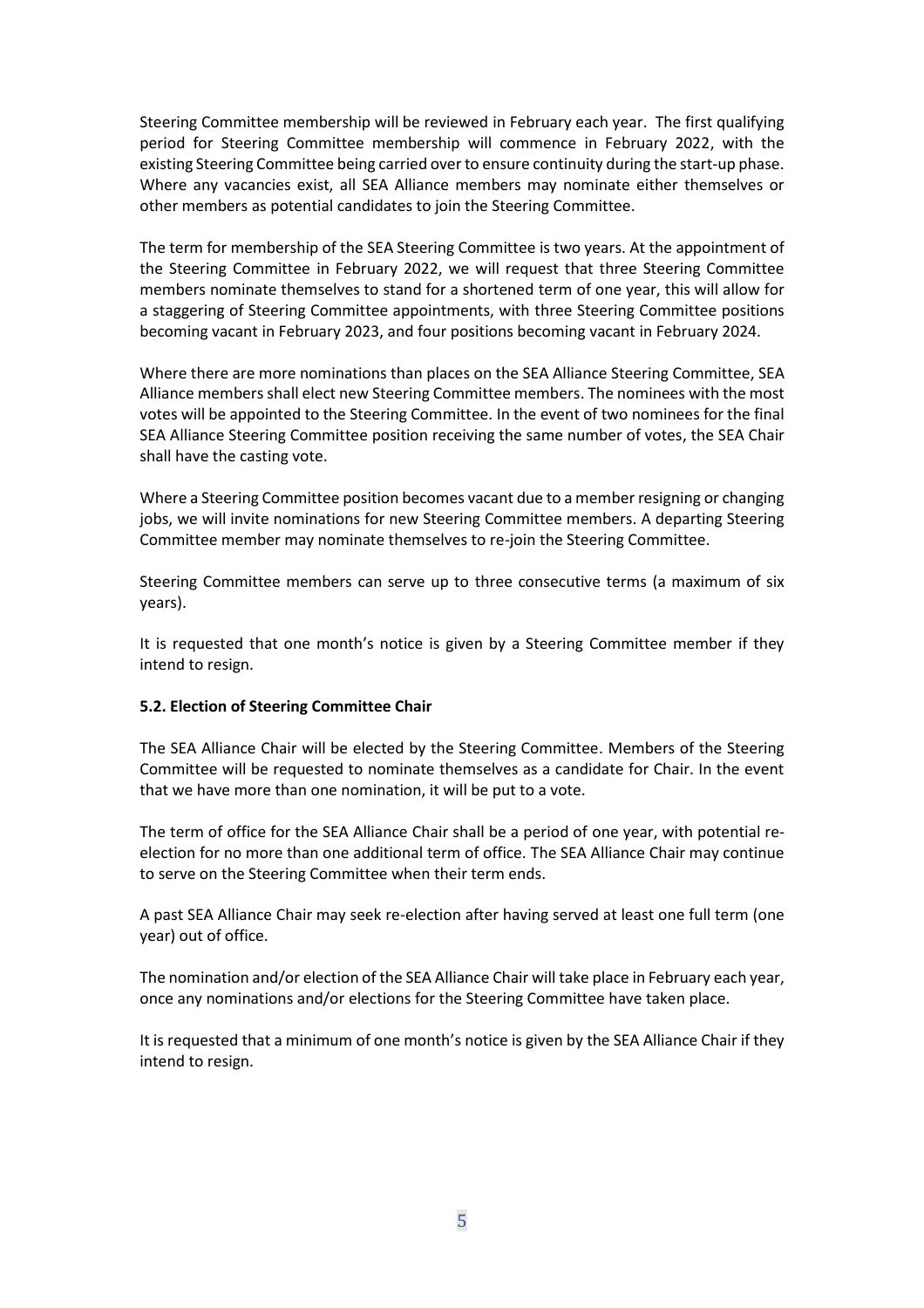# **6. Conflicts of interest**

Conflicts of interest may arise in associations where people with a common interest are brought together, and they are often involved in more than one groups or serve on other committees.

Members of the SEA Alliance Steering Committee must declare the nature and extent of:

- Any direct or indirect material interest which he/she has in a proposed transaction or arrangement with the Committee; and
- Any direct or indirect interest or any duty which he/she has which conflicts or may conflict with the interest of the SEA Alliance Steering Committee or his/her responsibilities to the Steering Committee.

Where potential conflicts of interest are identified, the Steering Committee member will not be counted in the quorum for that part of the process and will have no vote on the matter.

A register of conflicts of interest will be maintained by the SEA Alliance Secretariat. Steering Committee members are expected to notify of any conflicts of interest at the start of any meeting, based on the agenda that follows.

# **7. Bookkeeping, Accounts and Reporting**

Seafish will manage all bookkeeping and accounting for the SEA Alliance. An up to date set of accounts will be maintained by the Secretariat, supported by the Seafish finance team.

Narrative and financial reporting to any funders will be the responsibility of the Head of the SEA Alliance, supported by the SEA Alliance Secretariat and Seafish finance team.

A statement of accounts will be reviewed by the Steering Committee at least quarterly.

#### **8. Trade Associations**

Trade Associations, including the Seafood Industry Alliance and the British Retail Consortium have been invited to join the SEA Alliance, and are invited to act as observers on the Steering Committee. Observers will be able to contribute to Steering Committee meeting agenda points but will not have voting rights. The role of Trade Associations will be particularly focused on the dissemination of information and best practice developed by the SEA Alliance amongst wider industry stakeholders, and on supporting the SEA Alliance's advocacy work.

#### **9. Non-member Advisors**

Non-member experts will be invited to contribute to meetings and discussions and share their expertise. Where appropriate, the Secretariat will provide the SEA Alliance members with a brief background on those experts and their suitability to contribute to the SEA Alliance's work. In the absence of sustained opposition, the Secretariat will ask such experts to contribute in an advisory capacity.

Non-member participants in working groups only have the capacity to contribute to reports or proposals made within the relevant working group meetings.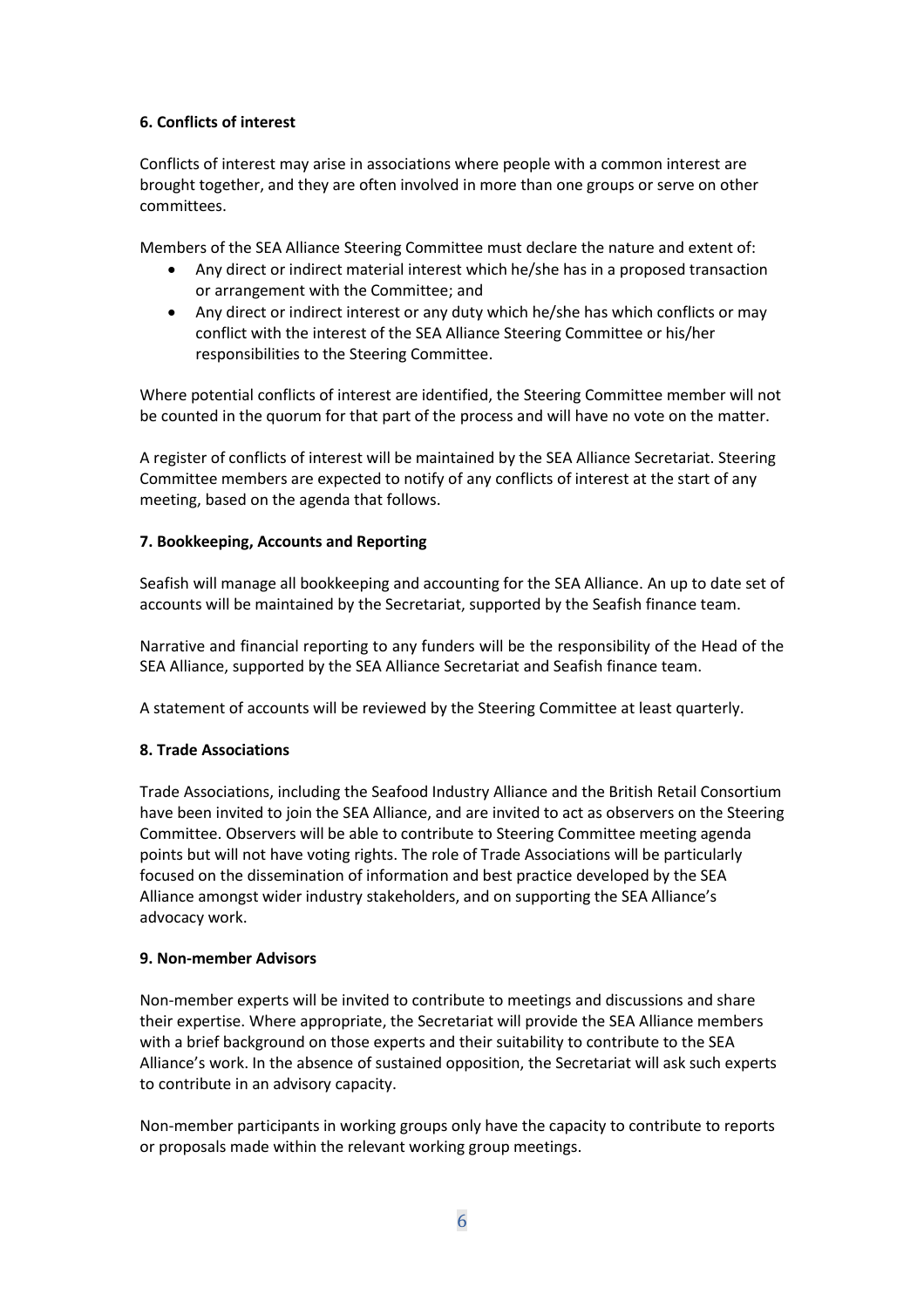#### **10. Meetings**

#### **General**

- SEA Alliance meetings should be managed in as transparent a way as possible;
- All SEA Alliance meetings will be chaired by the elected Chair, and discussion within the SEA Alliance will be conducted in accordance with the Chatham House rule;
- Meeting agendas and supporting papers will be provided in a timely manner by the Secretariat prior to each meeting;
- In accordance with the Chatham House rule, comments made will not be attributed to the respective participants in the group; and
- There will be a mixture of in person meetings and online meetings.

#### **Steering Committee meetings**

These meetings will be held monthly.

In the event of a vote, a meeting quorum will be 50% of the Steering Committee membership, not including the SEA Alliance Chair, the Head of the SEA Alliance or the Secretariat.

Outcomes of Steering Committee meetings will be captured and circulated by the SEA Alliance Secretariat to members of the Steering Committee. A summary of meeting outcomes will also be shared with the wider SEA Alliance membership.

#### **All Members Meetings and Annual General Meetings**

The primary purpose of these meetings will be to report progress and actions to all members' organisations. Non-member advisors and guest speakers may be invited by the Secretariat to join the meetings, in part or full as appropriate.

All members meetings will typically be held four times a year, either online or in-person. One of these meetings will be the Annual General Meeting.

In the event of a vote, a meeting quorum will be 50% of the SEA Alliance membership, not including the SEA Alliance Chair, the Head of the SEA Alliance and the Secretariat. In the event of a split vote, the SEA Alliance Chair shall have the casting vote.

#### **Special General Meeting (SGM)**

Members may be asked to join a special General Meeting at any time to discuss pressing and critical matters such as (but not limited to) dissolution of the association, and disrepute. Such meetings will be chaired by the elected chair.

A meeting quorum will be 50% of the SEA Alliance membership, not including the SEA Alliance Chair, the Head of the SEA Alliance and the Secretariat. In the event of a split vote, the SEA Alliance Chair shall have the casting vote.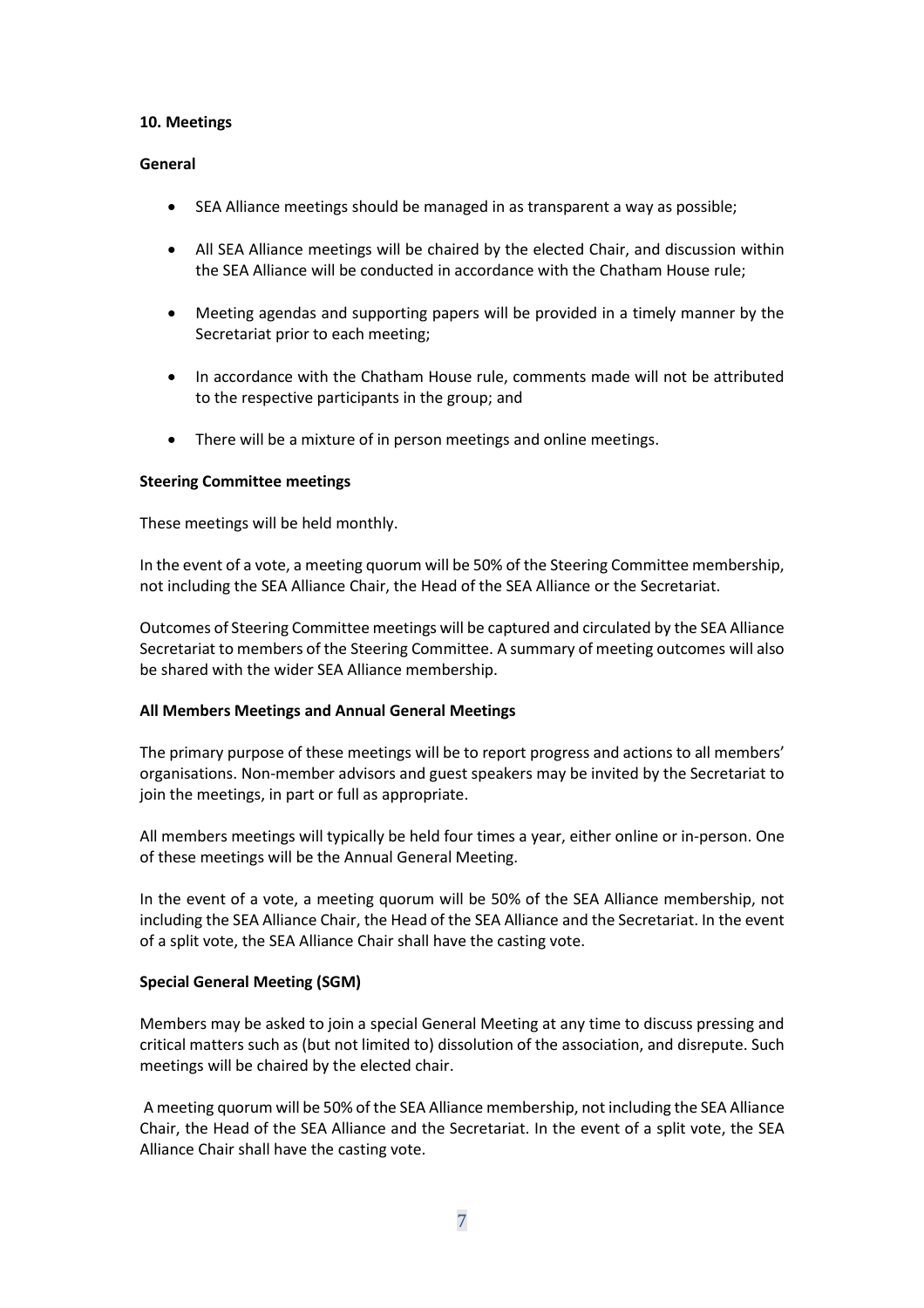#### **Working Group Meetings**

Working groups may be formed to focus on specific workstreams as identified in the SEA Alliance workplan. Such meetings will be arranged at a time convenient to members participating in the group. A nominal lead of the working group may be appointed by members of the working group.

Working groups will be coordinated by the Head of the SEA Alliance and Secretariat, who will facilitate each meeting unless otherwise agreed by the members. The outputs of each working group will be reported on by the lead of the working group or the Secretariat, as appropriate.

Working Groups should be dissolved as soon as their objectives are fulfilled, with the Steering Committee making the final decision on their dissolution, under recommendation from the working group lead.

# **11. Decision Making**

Decisions will be made by consensus (i.e. members are satisfied with the decision even though it may not be their first choice). If this is not possible, the decision under discussion shall be put to a vote. Decisions will be made by majority (greater than 50%) with each member organisation having one vote (excluding the SEA Alliance Chair, the Head of the SEA Alliance and the Secretariat). In the event of a split vote, the SEA Alliance Chair shall have the casting vote.

If one or more members are absent when the vote is taken, the Chair shall inform them of the vote and ask them to communicate their position within two weeks. If no formal position is received, the result of the vote will be confirmed without their vote.

# **12. Amendments to the Terms of Reference (ToR)**

This ToR will be reviewed on an annual basis at a minimum by the SEA Alliance Steering Committee. In addition, any SEA Alliance member may propose amendments to this ToR any proposed amendments must be provided in writing to the Secretariat.

Decisions to accept proposed amendments will be made by consensus of the SEA Alliance Steering Committee (i.e. Steering Committee members are satisfied with the decision even though it may not be their first choice). If not possible, the decision under discussion shall be put to a vote. Amendments will be made where there is a majority of greater than 50% in favour. In the event of a split vote, the SEA Alliance Chair shall have the casting vote.

# **13. Dissolution of the association**

As an unincorporated association without charitable status, the SEA Alliance may be dissolved by its members using the following process:

- 1. At a meeting which must be quorate and minuted, the Steering Committee will decide by majority to call a SGM for the purpose of dissolving the SEA Alliance.
- 2. Members will be given at least 14 days' written notice detailing the purpose of the SGM.
- 3. At the SGM the resolution to dissolve the SEA Alliance will be put to the members. The meeting will be quorate and minuted. Should the members agree (greater than 50% majority and each member organisation has one vote) the decision to dissolve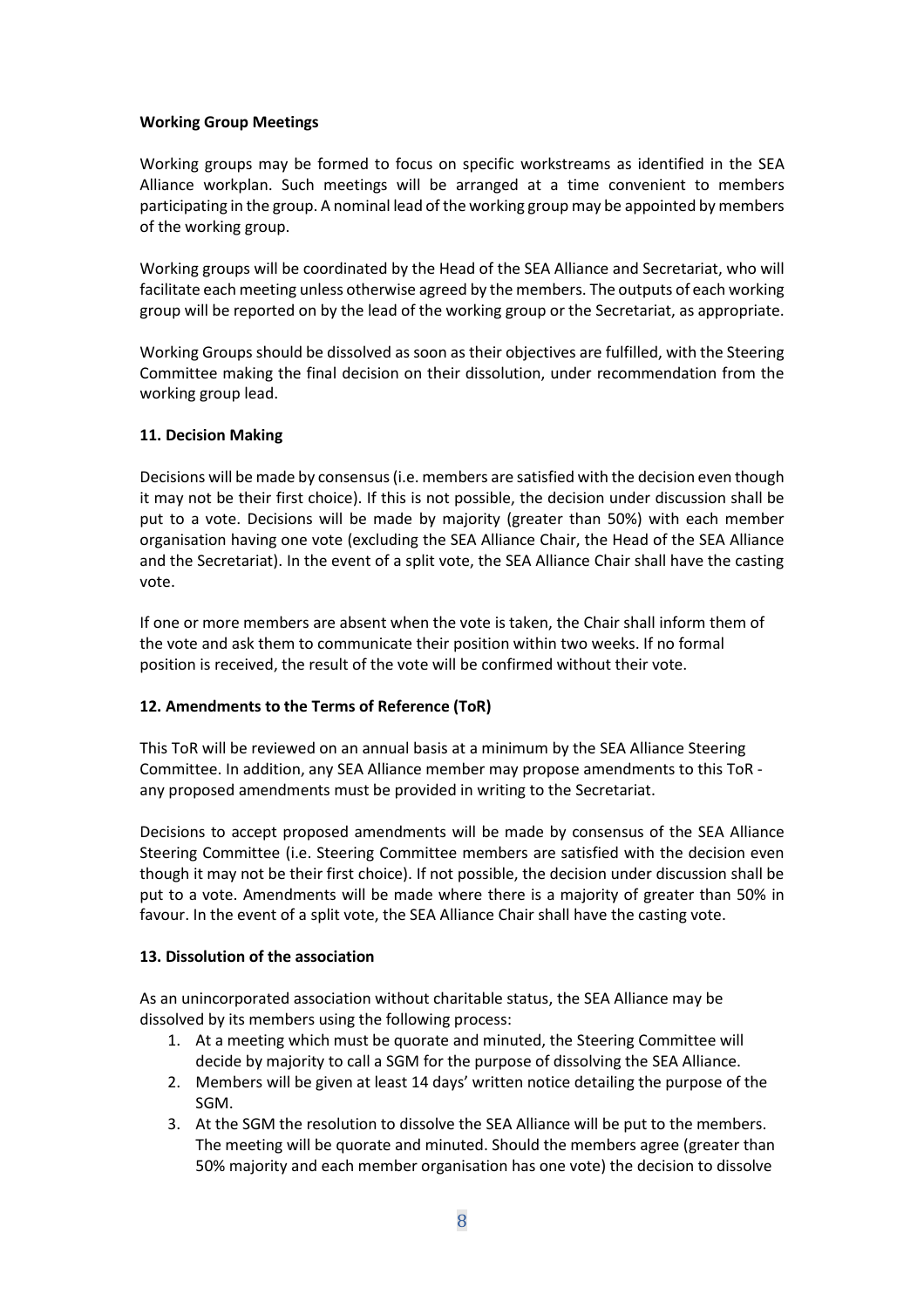the organisation will then be acted on. Any remaining assets of the SEA Alliance will then be returned to any donors and any bank account closed.

# **14. Confidentiality and Communications**

Statements made on behalf of the SEA Alliance that could be construed as policy or lobbying will require explicit approval from the Steering Committee before release.

Any use of members' own logos is subject to agreement from the relevant member. Some statements and communications made on behalf of the SEA Alliance may not be applicable to all member businesses. As a collective voice the SEA Alliance will in specific instances support and engage with advocacy initiatives. These advocacy initiatives will always be supported by the majority of SEA Alliance participants, but they do not necessarily represent the views of every participant organisation, including Seafish, on every occasion.

All media interaction (e.g. Twitter, LinkedIn) undertaken on behalf of the SEA Alliance will be undertaken by the Head of the SEA Alliance and Secretariat. Member companies are not permitted to speak to any third party, and/or share any information on behalf of the Alliance, unless expressly authorised to do so by the Secretariat. Any doubts or concerns regarding this should be raised with the Secretariat.

# **15. Claims of Affiliation**

Members may make public or private claims of affiliation with the SEA Alliance on the basis that:

- The organisation is an active, listed member of SEA Alliance (see website);
- Any claims are reasonable and accurate as to the nature of the business's level of activity and participation with SEA Alliance projects and initiatives; and
- Any information to be publicly shared about the SEA Alliance has been agreed with the Secretariat.

#### **16. Competition Law Compliance**

All members of the SEA Alliance will comply with all applicable competition and antitrust law.

SEA Alliance partners shall not enter into any discussion or activity that may infringe, on its part or on the part of their participation in the partnership, suppliers or customers, any applicable competition and antitrust law.

By way of example, members shall not discuss, communicate or exchange information relating to prices, marketing and advertising strategy, cost and revenues, trading terms and conditions with third parties (including purchasing strategies, terms of supply, trade programs), or distribution strategies, etc.

SEA Alliance partners shall not engage in discussions or activities that could lead to the boycott of a supplier or customer or to the conclusion that a named supplier or customer is not a suitable business partner.